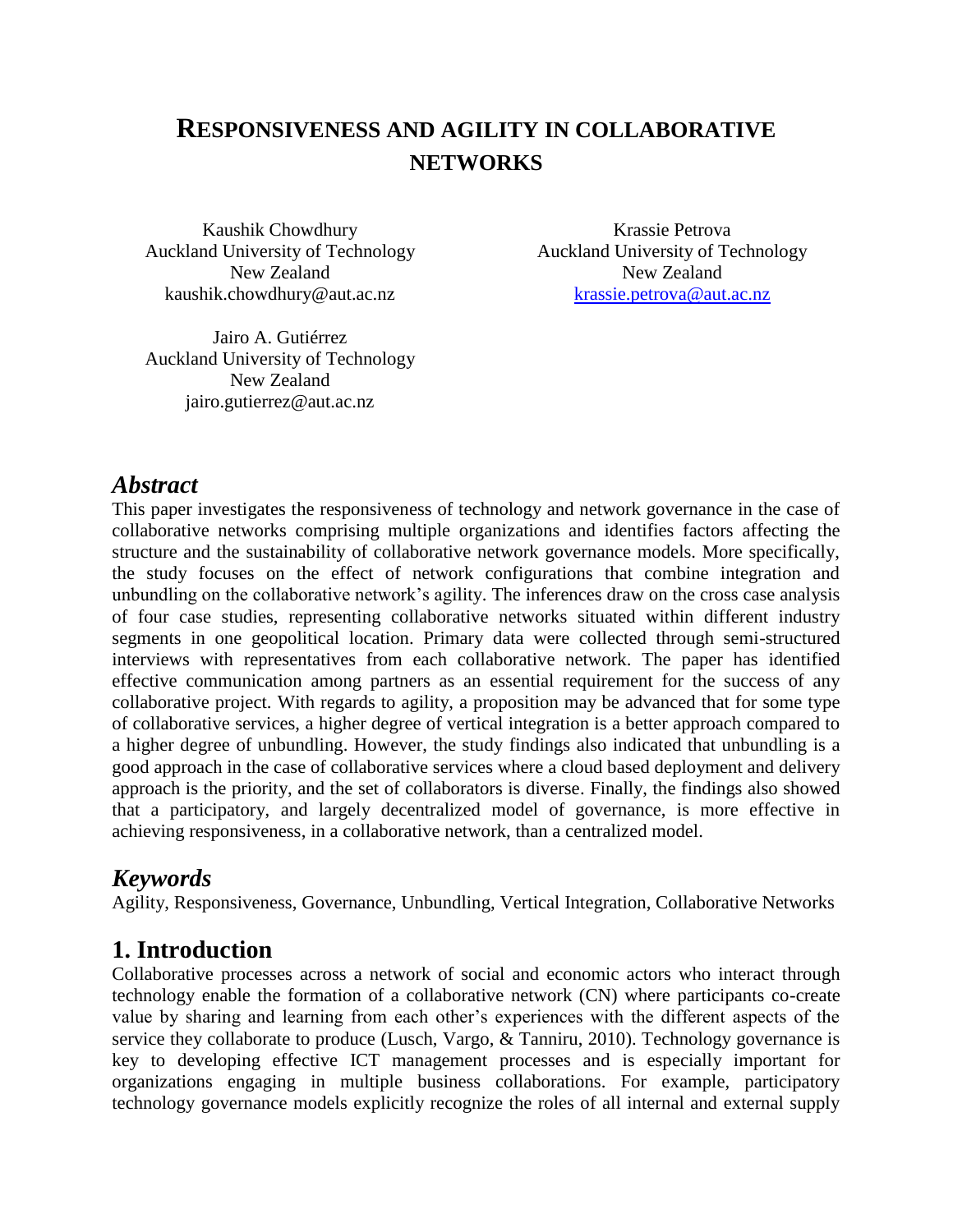chain actors as stakeholders in technology acquisition and deployment [\(Andriole, 2015\)](#page-10-0). Internal and external stakeholder interactions occur within the frameworks of their respective organization's business models, which provide the blueprint for creating and capturing value from services, products, and innovations [\(Kamoun, 2008\)](#page-11-1). Among others, the organization's business model determines how technology characteristics and potential are converted into economic outputs [\(Sharma & Gutiérrez, 2010\)](#page-11-2). Therefore, the CN participants' specific business models may have a significant impact on the CN governance model.

Increased product variety coupled with increased global market volatility has rendered responsiveness to customer requests as a key competitive advantage factor. Responsiveness can be viewed as a measure of an organization's flexibility in adapting to changes in customer demand [\(Holweg, 2005;](#page-11-3) [Reichhart & Holweg, 2007\)](#page-11-4). In volatile environments, responsiveness can be achieved by adopting an agile approach that aims to support the CN's long-term sustainability by enhancing the CN's configuration capability [\(Christopher, 2000;](#page-10-1) [Loss & Crave,](#page-11-5)  [2011\)](#page-11-5). Unbundling and vertical integration provide two configuration examples. Unbundling refers to the functional division of the network where each member organization is involved with a distinct unit of work as part of the final product or service while vertical integration refers to a member organization owning a significant part of the supply chain related to delivering the final product or a service. An agile CN may respond to change by varying the degree of unbundling and vertical integration across the network.

Research in technology governance has focused so far on single organizations (Ali & Green, [2012\)](#page-10-2). While certain inter organizational and collaborative aspects of technology governance have been considered in prior work (e.g., [Chong & Tan, 2012;](#page-10-3) [Hekkala, Urquhart, Newman, &](#page-11-6)  [Heiskanen, 2010\)](#page-11-6) to date, little research has considered CN governance in the case of ICTenabled CNs comprising multiple organizations. This study aims to address this gap and contribute to the understanding of how the members of an ICT-enabled CN act together in order to create successful CN governance model and achieve a common objective. The study focuses on responsiveness and agility as two key CN governance model characteristics. In particular, it investigates how CN governance structure may support achieving an optimal level of the CN governance model responsiveness, and analyses the effects of unbundling and vertical integration on the CN governance model's agility.

The study findings are based on the analysis of qualitative data collected through semi-structured interviews from four cases drawn from different industry segments. The research outcomes provide an insight into the factors influencing the development and the sustainability of feasible CN governance models. The study contributes to the body of knowledge in the areas of the impact of technology governance on the responsiveness and agility of the CN governance model. The rest of the article is organized as follows: the next section reviews relevant literature and formulates the research questions. The study's research approach and design (multiple case study), and the findings of the empirical investigation are presented in the third and fourth sections, respectively. The insights drawn from the findings and their implications are discussed in the fifth section. The last section highlights the study's contribution and limitations and provides directions for further research.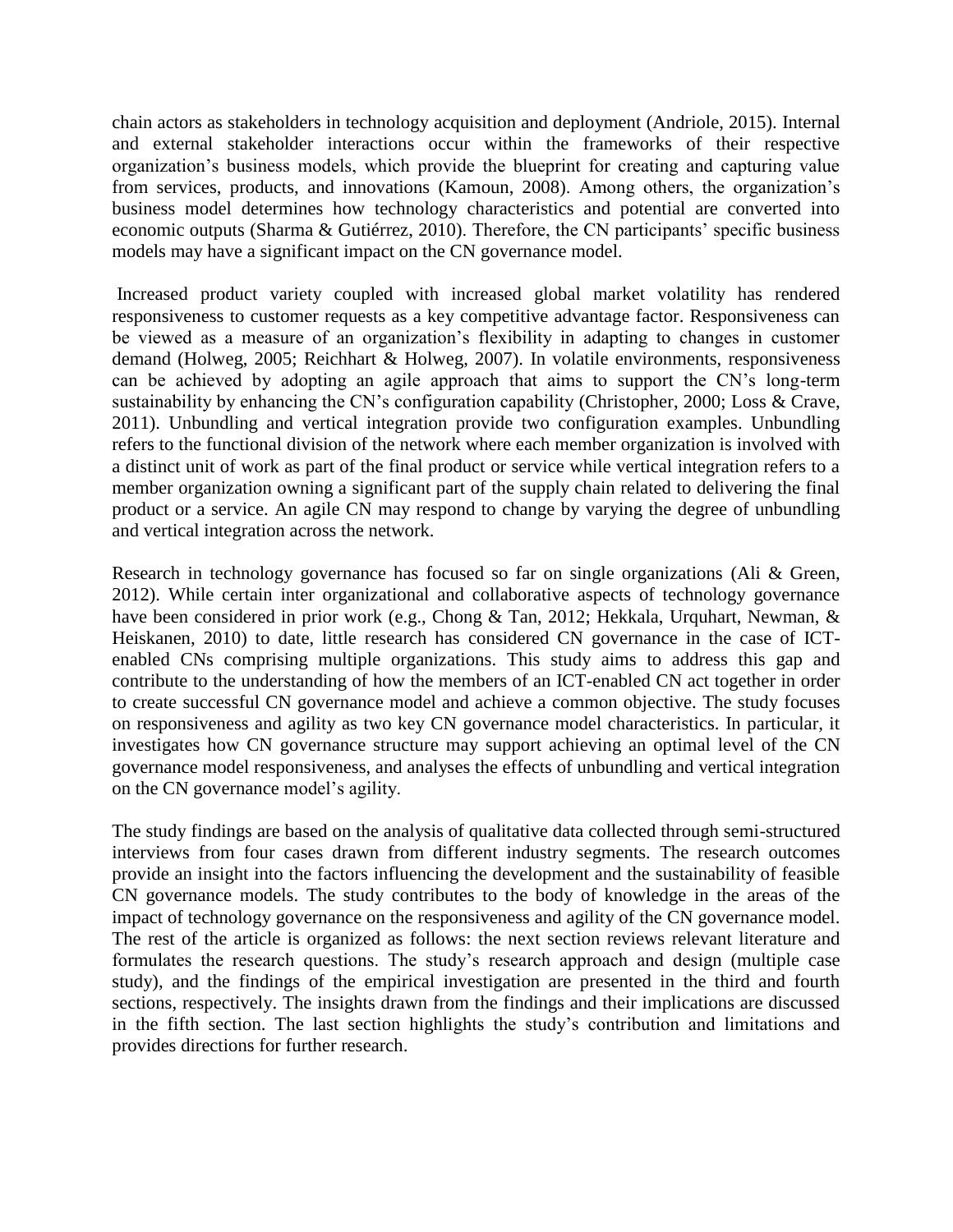# **2. Literature review**

#### **2.1 Collaborative network governance**

In CNs, collaboration is an intentional property derived from the shared belief that together, network members can achieve goals that would not be possible if attempted individually [\(Teo,](#page-11-7)  [Manaf, & Choong, 2013\)](#page-11-7). A CN may comprise a number of independent entities, i.e., organizations) from the public as well as from the private sector who may differ significantly in terms of operating environment, culture, and objectives [\(Camarinha-Matos & Afsarmanesh,](#page-10-4)  [2005;](#page-10-4) [Loukis, Janssen, Dawes, & Zheng, 2016\)](#page-11-8). To achieve their common goals, CN members rely on ICT tools and techniques such as computer and communication networks, knowledge portals, group decision support systems, and electronic meeting systems to support their networking functionality and collaborative relationships. Therefore, it becomes necessary to develop and deploy an appropriate governance model that enables critical information sharing and conflict resolution across the network of collaborators including their ICT infrastructure [\(Fink, 2007;](#page-11-9) [Loukis et al., 2016;](#page-11-8) [Tsui, Chi, & Holsapple, 2005\)](#page-11-10).

Within an organization, a desirable behavior in the use of ICT is encouraged by the organization's ICT governance model which also provides a decision making and accountability framework [\(Weill, 2004\)](#page-12-0). The framework facilitates strategic ICT and business alignment through accountability and performance management and ensures that maximum business value is accomplished through the development and maintenance of effective ICT controls [\(Webb,](#page-11-11)  [Pollard, & Ridley, 2006\)](#page-11-11). Depending on the organizational context, ICT governance models may vary from highly centralized, to decentralized. In the former, decisions are made by a central group reporting to the company's corporate chief executive. In the latter, decision making rights are shared across the enterprise and its business units [\(Andriole, 2015\)](#page-10-0).

CN governance may be seen as a form of decentralized governance framework known as participatory ICT governance. In participatory governance, decision-making rights can be distributed across multiple external and internal participants. A governing body established at the start of the collaboration may coordinate the collaborative communication process. It disseminates ICT governance policies and procedures to the collaborating partners [\(Andriole,](#page-10-0)  [2015\)](#page-10-0); collaborator relationship specific processes may also need to be designed and implemented [\(Heinrich, Zellner, & Leist, 2011\)](#page-11-12). Expectations may be formalized by the use of appropriate contracts and agreements [\(Loukis et al., 2016\)](#page-11-8). As trust among the partners may influence significantly the outcome of the collaborative activities it may be necessary to develop as well a trust management strategy [\(Klijn, Edelenbos, & Steijn, 2010\)](#page-11-13).

#### **2.2 Responsiveness and agility**

An organization's responsiveness refers to its ability to adapt and innovate in response to information about market change, including changes in customer needs, and in the competitive environment [\(Wei, Samiee, & Lee, 2014\)](#page-11-14). Similarly, a responsive CN can be defined as the one that is capable of generating revenue for its partners in a competitive environment by reacting quickly and cost effectively to changing market requirements. The responsive CN adjusts to the new market conditions by developing appropriate core skills and utilizing human and information resources as quickly as possible [\(Gunasekaran, Lai, & Cheng, 2008\)](#page-11-2).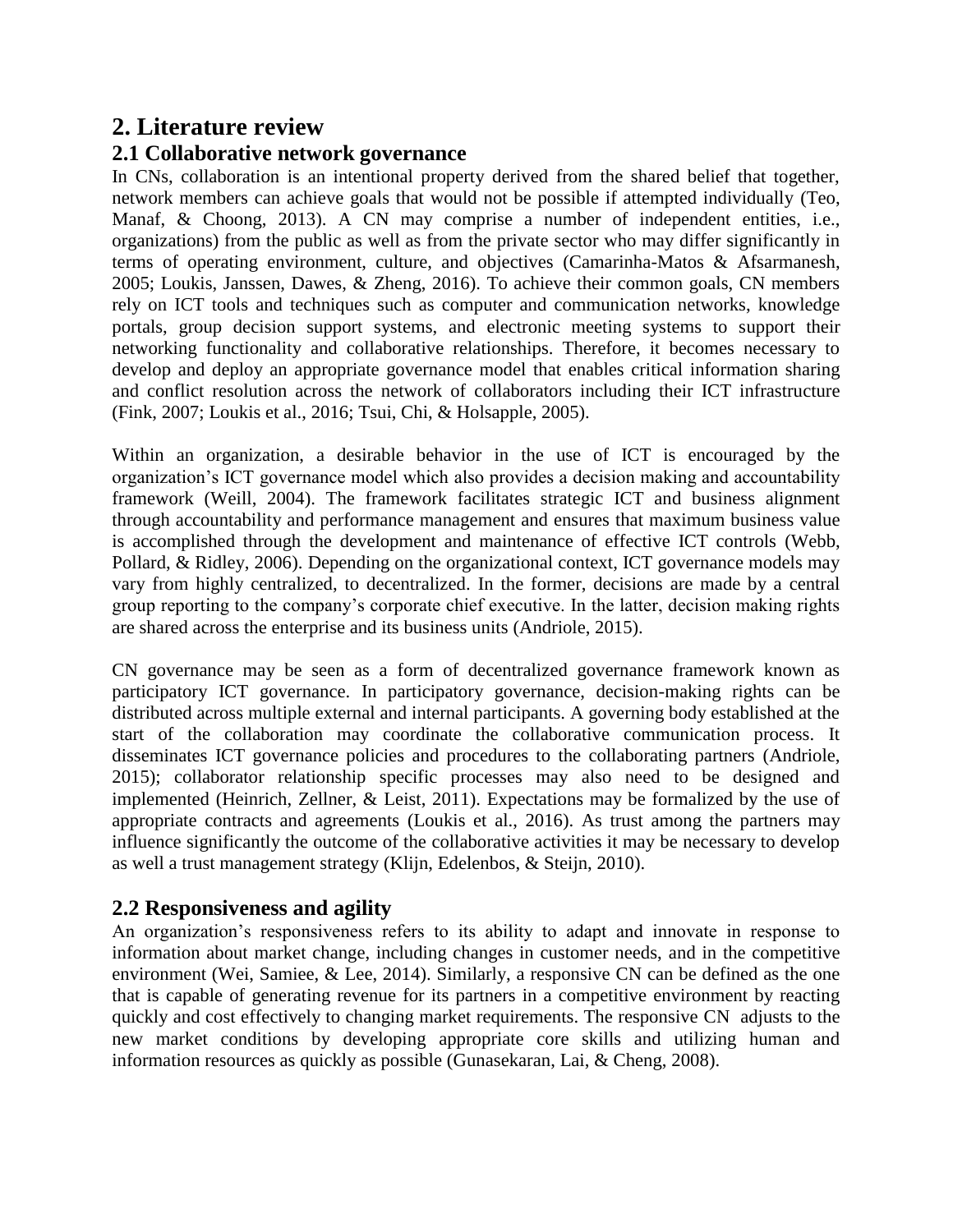Responsiveness is a global characteristic of agility [\(Sherehiy, Karwowski, & Layer, 2007\)](#page-11-15). An agile CN would be able to reconfigure its services or products in response to the new requirements and propagate the changes across the environments of the collaborating partners. Due to its inherent flexibility, an agile CN governance model may act as a defense mechanism in volatile market conditions, when demand is unpredictable [\(Bernardes & Hanna, 2009\)](#page-10-5).

External pressures such as global competition, deregulation and advances in technology may drive organizations towards unbundling, where the company devolves itself of one or more of its key business activities and retains the ones that will make it more successful [\(Hagel & Singer,](#page-11-16)  [1999\)](#page-11-16). Unbundling normally occurs along the lines of customer relationship management, product innovation and infrastructure management. However, unbundling in a CN may be achieved by the delivery of products or services through the collaboration of different partners rather than by organization restructuring. By performing their specific roles as determined by the CN governance model, CN members contribute to each other's key activities and increase their efficiency. Furthermore, depending on the external requirements, an agile CN may also deploy a vertical integration strategy, where the different departments of a single partner (usually the major CN stakeholder) produce the majority of the different market specific services or products delivered by the CN in conjunction with contribution from the rest of the partners.

### **2.3 Research questions**

Drawing on the analyses above, the research questions guiding the empirical investigation were formulated as follows:

RQ1. How to achieve responsiveness across a CN?

RQ2. How does the level of integration across the CN affect its agility?

# **3. Research approach and design**

Considering the relative lack of specific theories and conceptualizations in the area of network governance of CN comprising multiple collaborators, the study adopted an exploratory approach. The study deployed a multiple case methodology that allowed to gather qualitative data from study participants and draw inferences from the analysis of their views [\(Corbin & Strauss, 2014\)](#page-10-6). To enable gathering an analyzing data from different sources the study design deployed qualitative research methods [\(Yin, 2014\)](#page-12-1).

#### **3.1 Study sample and data collection**

The case study sample included four New Zealand-based CNs, further referred to as TAP, HI, SIM, and BD (Table 1). Each CN was formed across different industry sectors and consisted of three or more partners who used ICT extensively in order to achieve the collaboration objective. Aiming to gain deeper insights from the study participants, primary data were collected through semi-structured face-to-face interviews. The interview guide included 13 questions, each one exploring a particular aspect of one of the research questions: CN responsiveness and how it is measured, CN governance models and challenges, factors influencing decisions about establishing a CN and determining its governance model, agility and agility measures, business models, vertical integration, and unbundling. As a rule, the interview guide was e-mailed ahead of the interview to the six participants who were recruited. Interviews were recorded and transcribed. Substantial additional information about each CN was retrieved from a number of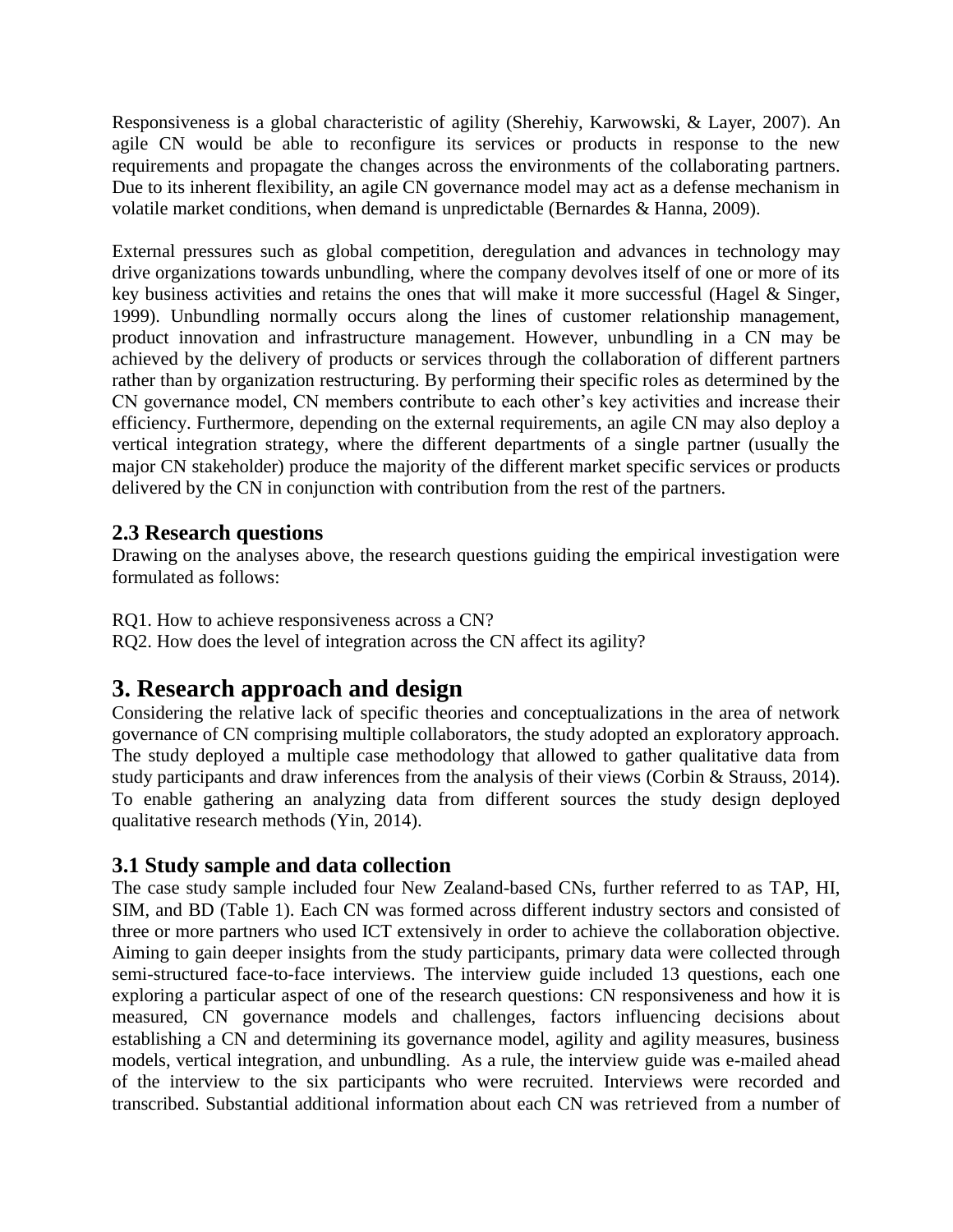secondary sources, including printed and online material such as organizational websites, and business case reports. The Computer Assisted Qualitative Data Analysis (CAQDAS) tool NVivo was used to organize the large number of documents and assist in interpreting the data.

| <b>CN</b>      | Main<br><b>Stakeholder</b> | Main Stakeholder's   Other Collaborators<br><b>Industry Sector</b> |                                             | Participant'<br><b>Organizations</b> |
|----------------|----------------------------|--------------------------------------------------------------------|---------------------------------------------|--------------------------------------|
| <b>TAP</b>     | TAP-A                      | Transport                                                          | TAP-B, TAP-C, TAP-D, TAP-E                  | TAP-D, TAP-E                         |
| H <sub>l</sub> | HI-A                       | Insurance                                                          | HI-B, HI-C, HI-D                            | HI-A                                 |
| <b>SIM</b>     | SIM-A                      | Telecommunications                                                 | SIM-B, SIM-C, SIM-D, SIM-E,<br>SIM-F, SIM-G | SIM-B                                |
| <b>BD</b>      | BD-A                       | Airline                                                            | BD-B, BD-C, BD-D                            | BD-A, BD-B                           |

**Table 1**: Study sample

### **3.2 Data Analysis**

Participant interview data were analyzed applying a cross case analysis approach [\(Stake, 2013\)](#page-11-17). Three rounds of coding and interpretation were conducted. First, data were examined deductively in order to organize them in the five broad categories derived from the research questions (Responsiveness, Agility, Business Model, Overall Communications and Types of Bundling). Next, the data were coded inductively and iteratively as a means of achieving better understanding of the meanings represented in each category [\(Elo & Kyngäs, 2008\)](#page-11-2). Related meanings were grouped together to define a data code. The 25 data codes that emerged across the five categories and the data associated with them were examined further in order to identify common themes across the codes. The themes that emerged (User Experience, Core Offerings, Critical Success Factors, Degree of Unbundling, and Critical Constraints) represented the key points made by the research participants.

# **4. The Four Cases**

### **4.1 TAP: Paying for car parking**

A local governing body (the main stakeholder, TAP-A) started the TXT-a-Park scheme in 2004 in collaboration with TAP-B, the then second largest mobile network operator (MNO). Later, the largest MNO (TAP-C) also became part of the scheme. The scheme provides a mobile payment service, namely a text messaging (SMS) based option for paying parking fees in the local governing body owned parking lots. The TAP service was seen by the main stakeholder as a secure and efficient cashless payment method that reduced the need to manage the cash stored at the car parking payment machine. The service became a success, mostly because it did not require customer pre-registration and therefore was convenient and accessible [\(Sharma &](#page-11-18)  [Gutiérrez, 2010\)](#page-11-18).

The MNOs (TAP-B and TAP-C) are responsible for maintaining the mobile communication channel between the customer and the TAP service, for ensuring that the customer pays for their parking ticket, and for distributing the revenue. The two participating MNOs together represent about 75% of the mobile customer market which contributes towards the service's viability. The organization TAP-D is a leading mobile payment solutions provider and it enables the interface between the customer and the payment system. Finally, an established parking payment machine vendor (TAP-E) developed the integrated multi-modal payment TAP payment terminal that accepted SMS payment. The TAP process works as follows. The customer composes a request for a parking ticket and sends it as an SMS to a specific phone number. The request reaches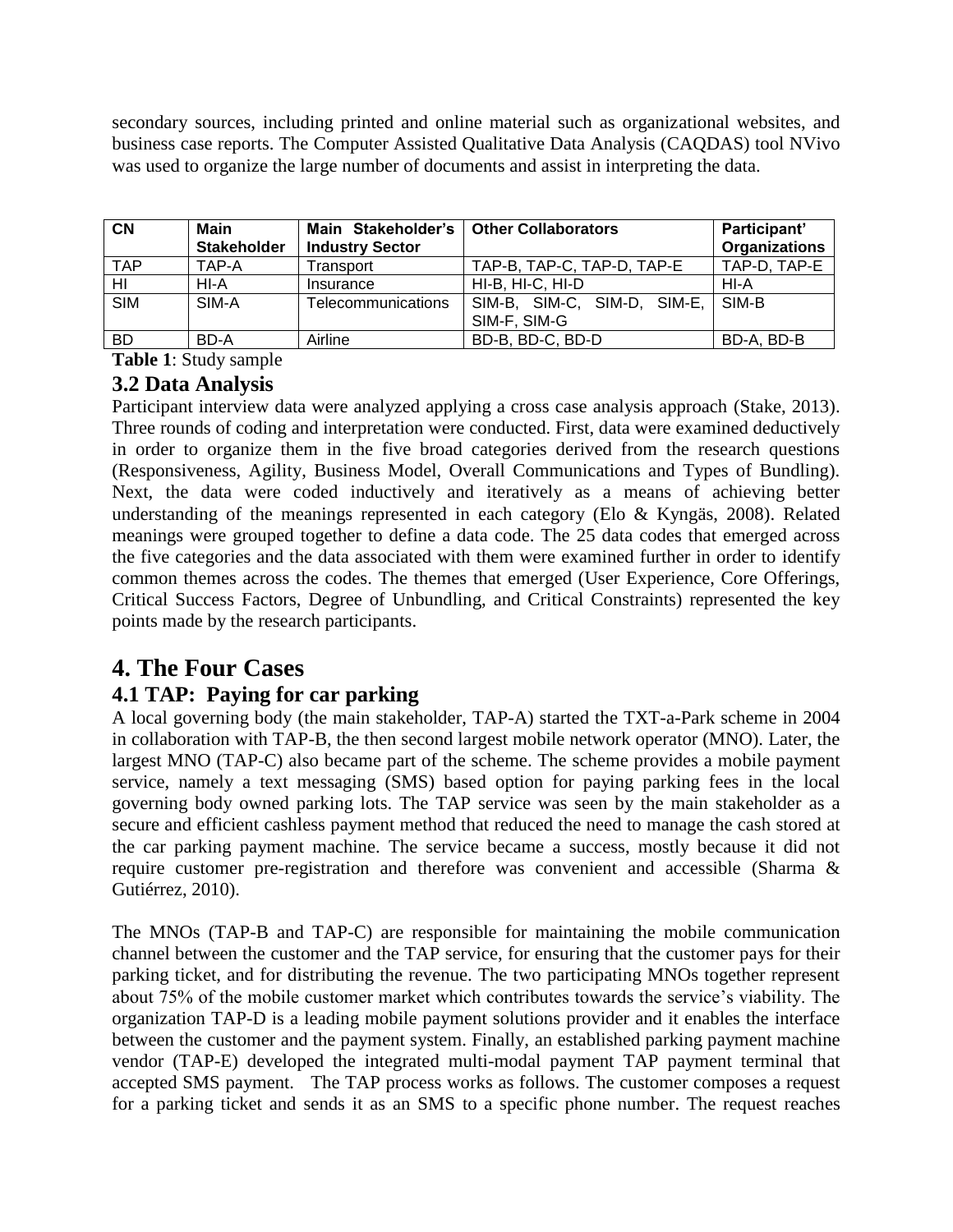TAP-D, who obtains an approval from TAP-B/TAP-C based on data about the customer's financial status. The surcharge on top of the actual parking fee is distributed between the network collaborators (excluding TAP-A) as their revenue (Fig 1).



**Figure 1:** A schematic representation of TAP showing the service and revenue streams

### **4.2 HI: Health and travel insurance application and claim processing**

The main stakeholder HI-A is a well-established regional health and travel insurance provider. It expanded significantly since its launch in 2013 and through a series of acquisitions became the country's second largest health and travel insurer. HI-A offers a wide range of insurance products (including private hospital and specialist care, general practitioner visits, and nonreferral treatment). The organization uses advanced ICT tools such as a responsive website that supports customer interaction using mobile devices, and an online service portal that offers several digitized customer service options. HI-A collaborates with multiple partners, to achieve common objectives. To enable online insurance claim payback, HI-A works with a major bank (HI-B) which maintains a claim disbursement fund. Online premium payment is achieved through a collaboration with HI-B and also with HI-C (a payment gateway provider), To digitize incoming paper mail, including applications and claim forms, HI-A works with the organization HI-D which converts the paperwork into an appropriate electronic format and channels it to the relevant recipient within HI-A.

### **4.3 SIM: Automation of SIM card sale and rebate processing**

The main stakeholder SIM-A offers a service that involves the sale of prepaid SIM cards and the subsequent rebate processing. The service was introduced in mid-2013. SIM-A is a telecommunication services company that has an established network of retailers to whom they lease point-of-sale terminals. SIM-A stock, resell and carry out the rebate processing of prepaid mobile SIM cards for all major MNOs and virtual MNOs (VMNOs). The partnering MNOs/ VMNOs reduce their operational costs by selling SIM cards to the public using SIM-A's retailer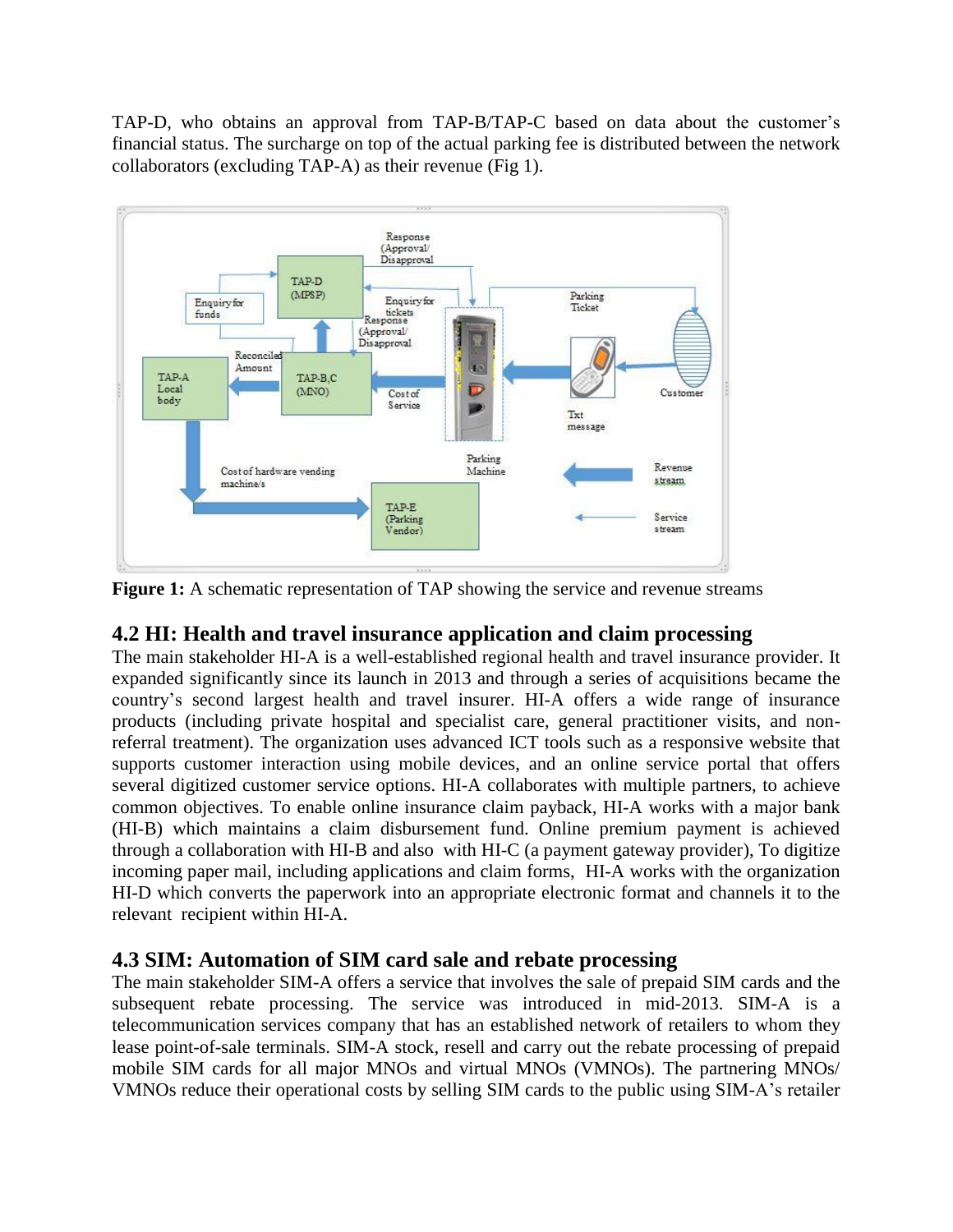network as a distribution channel. Figure 2 shows the SIM card flow. SIM-A purchases SIM cards from partner MNOs/VMNOs (SIM-C, SIM-D, SIM-E, SIM-F, SIM-G) and stocks them in the physical warehouse of its major collaborator SIM-B (a local VMNO). SIM-A sells the SIM cards to participating retailers and activates them when acquired by customers. "Rebate" is a fixed discount applied to the SIM card cost paid by retailers to SIM-A, awarded to retailers after each post-activation SIM card top-up. According to the collaboration agreement, the partner MNOs/VMNOs notify SIM-A on a monthly basis about SIM cards topped up after activation, to enable SIM-A and SIM-B to determine and process the rebate due to retailers (Fig 2).



**Figure 2:** SIM card sale and rebate processing

# **4.4 BG: Self-service check-in and bag drop**

The main stakeholder BD-A is one of the major country's airlines, operating passenger flights to more than 50 destinations locally and worldwide. BD-A was privatized in the late eighties but later returned to majority government ownership. In order to speed up the customer check-in process BD-A and its collaborators developed and installed self-service check-in kiosks and bag drop points in all of the major airports in New Zealand they used. BD-A's most significant collaborator was BD-B, a synergistic group of technology companies specializing in the design, fabrication, installation and commissioning of baggage handling and security screening systems with whom BD-A had already collaborated previously. The third collaborator BD-C participated as a project manager overseeing the work and ensuring minimum disruption of day-to-day operations. The last collaborator BD-D (a telecommunications operator) upgraded the airports' local area networks to provide support for the new self-service. As the project aimed to complete five airport updates within just six weeks, its success depended significantly on the efficiency of the CN governance. The new service has helped reduce long passenger queues and operational costs, and reorganize the terminal space, enhancing passenger experience.

# **5***.* **Discussion**

### **5.1 CN governance model responsiveness**

The study's first research question was formulated as "How to achieve responsiveness across a CN"? It was found that although "achieving optimal responsiveness" was understood somewhat differently by participants, the data analysis indicated that across all cases, effective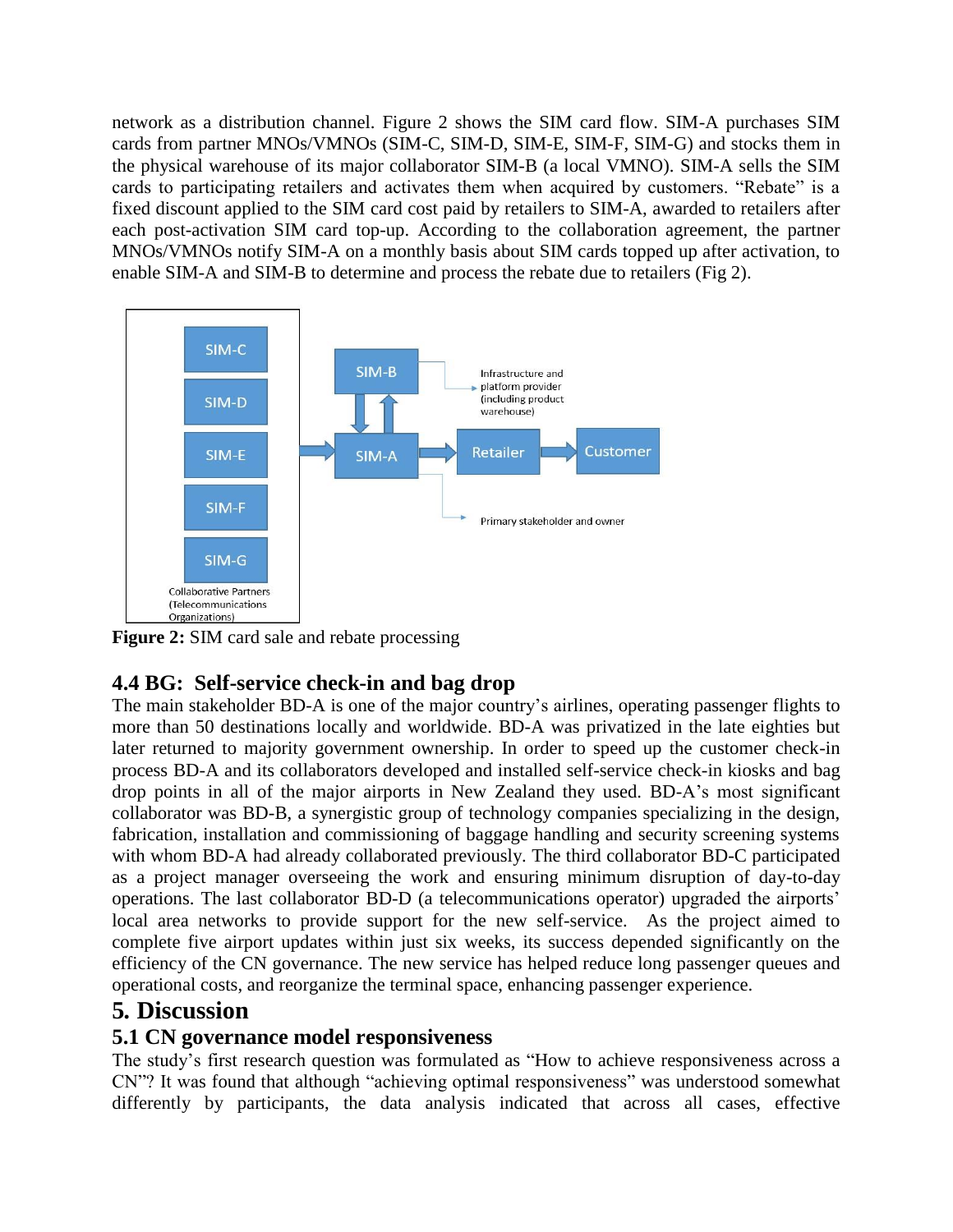communication was perceived as the most important requisite of achieving responsiveness. Indicative measurements of the level of CN governance model responsiveness were also identified (Table 2).

|                                                    | <b>TAP</b> | НΙ | <b>SIM</b> | <b>BD</b> |
|----------------------------------------------------|------------|----|------------|-----------|
| Account management and escalation path in partners |            |    |            |           |
| Quality of experience                              |            |    |            |           |
| IT systems communicating to back end in real time  |            |    |            |           |
| Quickness of response                              |            |    |            |           |
| Promptness in fault rectification                  |            |    |            |           |
| Outage SLAs                                        |            |    |            |           |
| System up-time                                     | ◡          |    |            |           |
| Recorded and retrievable response to any issue     |            |    |            |           |
| Speed of completion of the project                 |            |    |            |           |
| Issue tracking and resolution                      |            |    |            |           |
| Satisfactory adherence to SLAs                     |            |    |            |           |

**Table 2:** Measuring CN responsiveness

The participatory character of CN governance appeared to support of responsiveness as even limited need-based decentralized governance on the part of the main stakeholder helped enhance responsiveness. To remain responsive, the CN governance model needed to incorporate strategies for the evaluation of customer needs and develop a robust revenue distribution structure.

Furthermore, the data analysis allowed to identify challenges the CN responsiveness including compliance issues, vendor management, transfer of knowledge, conflicting priorities around change management, lack of visibility and control, and unfamiliarity with the new service. Specific examples included long lead items, infrastructure and component lists, and short project execution times as illustrated by the following quote from the BD-A research participant:

*"We set up fairly early to wake up what the long lead items were and then what the project plan would look like, besides what infrastructure would go there and then work out what components?"*

Sound account management practices, as well as the competence of people working in a collaborative network are also critical aspects for maintaining CN responsiveness. The following quote from the HI-A representative's interview support this:

*"Certainly, their account management and understanding each other's business is a big part for us. The competence of the organization, the people working within it."* 

To be responsive to the market opportunities that may exist or arise, the ability and foresight to use pre-existing resources such as communication, sale and distributions channels, and hardware and software resources are of paramount importance. The quotes from SIM-B's interview illustrate this.

*"While doing feasibility studies, they found that they have potential market, they have potential customers, they have the resources as they have the joint venture with the customers as their retailers…They also thought if the communication media between all the partners was available and enough. So they checked that factor. They also made sure that they don't have to increase the resources and all the available resources are sufficient for this project."*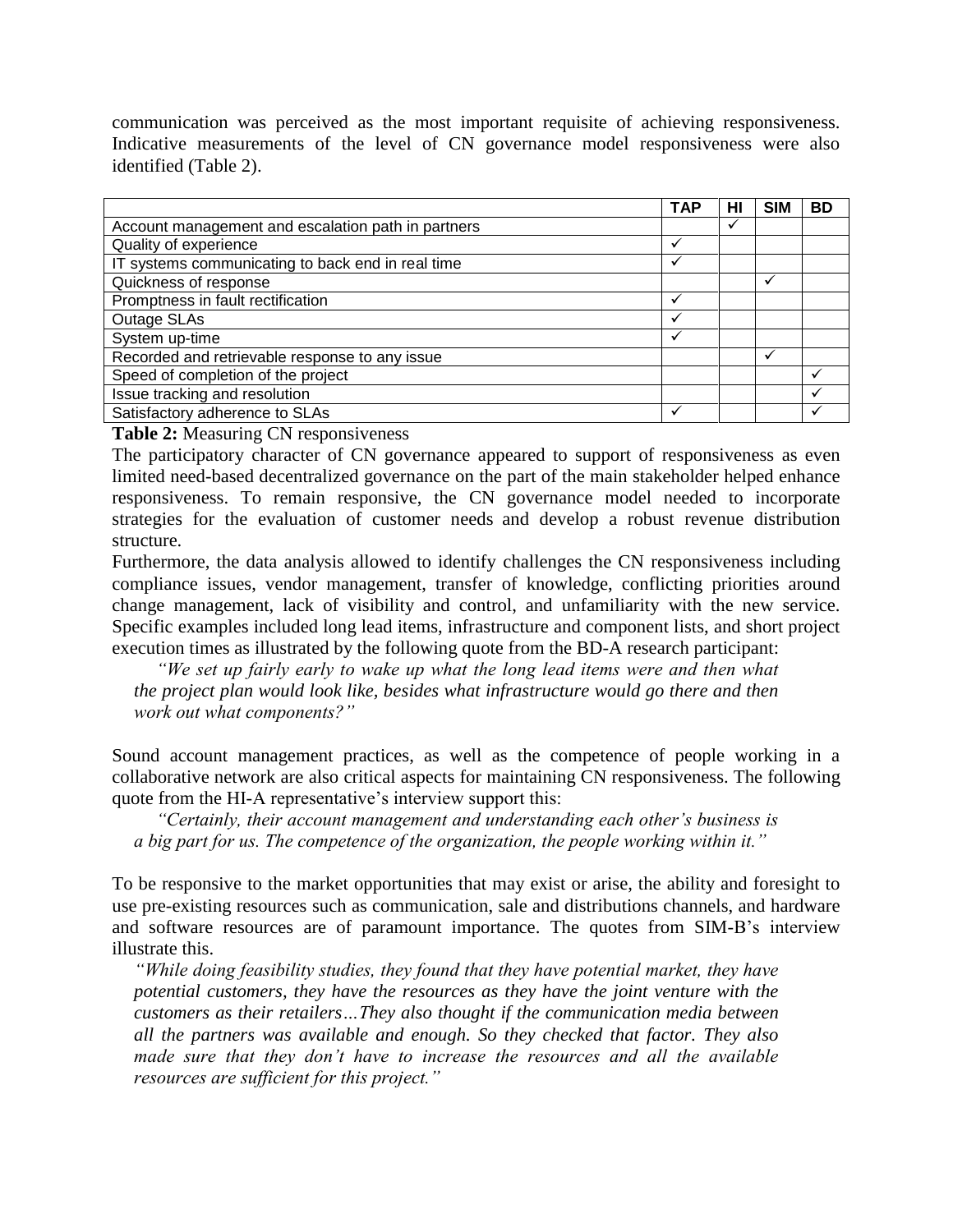Providing good customer experience and having the ability to scale and generate cost savings through the optimum use of labor and time were also identified found as factors helping the CN to achieve a reasonable level of responsiveness. The data suggested that creating the least possible interruption to the normal business operation was an indicator of responsiveness in the case of projects involving change, as expressed by the BD-B participant:

*"I think one of the big things there is really ensuring business as usual is able to continue at each of the locations that we did installations. So that was one of the biggest considerations needed to be taken as they can't stop flying the aircrafts into the different airports."*

#### **5.2 CN governance model agility**

The second research question was formulated as "How does the level of integration across the CN affect its agility?" The study data provided insights on how each specific CN's vertical integration/unbundling configuration contributed to maintaining the CN's agility. In each case, the data highlighted specific network configurations that remained agile in a fluctuating market, with the degree of unbundling vs. the degree of vertical integration closely linked to the case organization's business model.

An unbundled network configuration leading to a smooth running of a service stream in conjunction with a revenue stream, pointed to the CN being agile in the case of TAP. The ability of a CN partner who worked in unbundled mode (TAP-D) to quickly plug-in the application back end to the cloud mechanism was critical to the deployment and delivery of a sound and robust payment solution, and allowed the CN to remain agile. For example, if the main stakeholder TAP-A decided to start using a mobile phone app to pay for car parking, the desired transformation of the service would be performed efficiently and seamlessly.

The data suggested that in unbundled CNs, the possession of specialized skills identified a CN collaborator who may contribute significantly to the CN's agility. The views of the TAP-D representative illustrate the point:

*"I think today there is a strong advantage in unbundled society in terms of technology. I think owning it in-house, the companies have realized that they are not experts in every field and it's cheaper and probably the economics is the driver to say it's cheaper to outsource to a skillset that's the expert rather than me hiring a skillset internally to run a full supply chain process."*

A similar view was expressed by other participants according to whom it was essential for the delivery of the service or a product across their respective CNs, to distribute the work among collaborating organizations and ensure that each partner focused on their specifically assigned unit of work.

It became evident from the data that the adaptability to requirement changes was critical to the success of a CN service or project. However, the data also indicated that a certain level of vertical integration seemed to be a preferred approach towards achieving the strategic objectives of the main stakeholder (the case of HI). Vertical integration provided a central escalation point for ongoing projects, and allowed having more visibility and control. Both factors contributed to the CN's agility as suggested by the HI-A participant: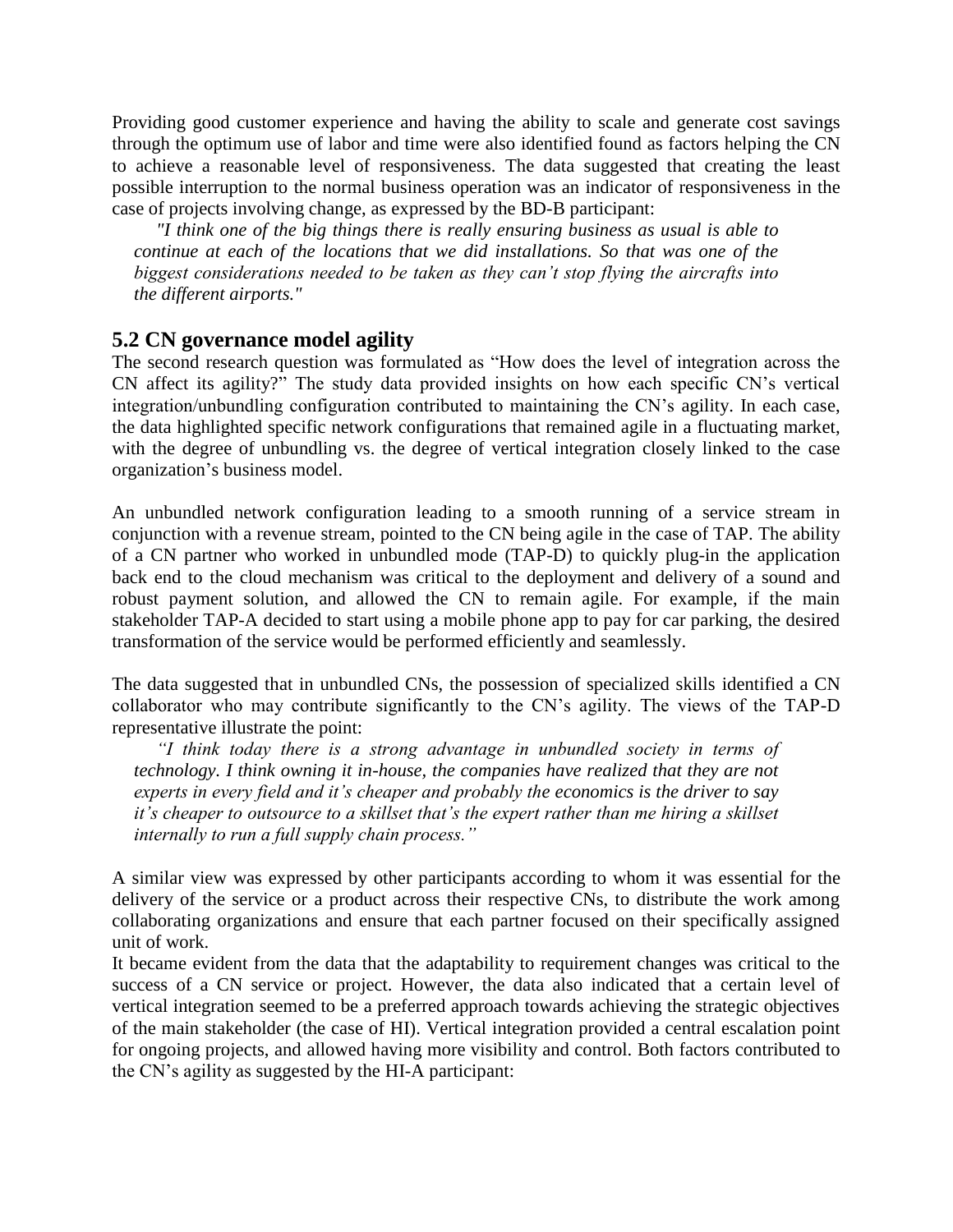*"When one owns an entity or part of that entity, an escalation path …can be followed. There is a lot more understanding around priorities. ….Certainly the lack of visibility when you're dealing with an external party … it is a challenge especially when things aren't going well."*

If efficient operational project management were a priority, then unbundling in the form of outsourcing a part of the work would be the natural approach towards achieving agility. However, the inherent delays caused by the need to obtain each collaborator's agreement on critical governance issues, may become a significant disadvantage of unbundling; this quote from the SIM-B participant highlights the point:

*"As your companies are owned by different management, so to make a decision, you'll wait till everyone responds and agrees (to it). You alone are not allowed to go ahead with your decision."*

A higher level of vertical integration may be appropriate in cases where organizational knowledge needs to be retained within the organization. Visibility and control will be relatively easy to achieve as the capabilities of the personnel are well known to the management within the same organization. However, organizational functions that are not subject to such restrictions can benefit from outsourcing them to partners specializing in the respective areas (BD-A).

Finally, general services related to the use of ICT are normally unbundled and offered to partners through carefully documented SLAs (Service Level Agreements). However, according to participant BD-B, a larger degree of vertical integration may lead to better profit margins and financial gain in cases where the organization is skilled in several areas, as organizational skills help to achieve agility.

### **6. Conclusion**

The study provides insights into how a CN attain responsiveness and agility and identifies factors that may contribute to achieving agility and responsiveness in a network of multiple collaborators, highlighting as well some of the industry-specific constraints in the path of creating a highly agile and responsive CN. The work contributes towards determining the desired characteristics of an agile and responsive CN governance model that may increase the collaborative partners' ability to adapt to disruptions and fluctuations (Camarinha-Matos, 2014). The responsiveness and agility indicators identified above provide insights into how CN governance model responsiveness and agility may increase productivity performance, more specifically the efficiency of the interactions of the collaborative partners and the effectiveness of the intended outputs of the collaboration (Emerson & Nabatchi, 2015). Overall, the paper has identified effective communication among partners as an essential requirement for the success of any CN project and this is supported by recent studies; for instance, as a strategic capability, effective communication among partners enables the resilience of the CN governance model (Battistella, de Toni, se Zan, & Pessot, 2017).

The research has validated a commonly held notion that skills and expertise in a specialized area is an important ingredient for success in a network. Drawing on the study's findings regarding agility, a proposition may be advanced that for some type of collaborative services, a higher degree of vertical integration is a better approach compared to a higher degree of unbundling.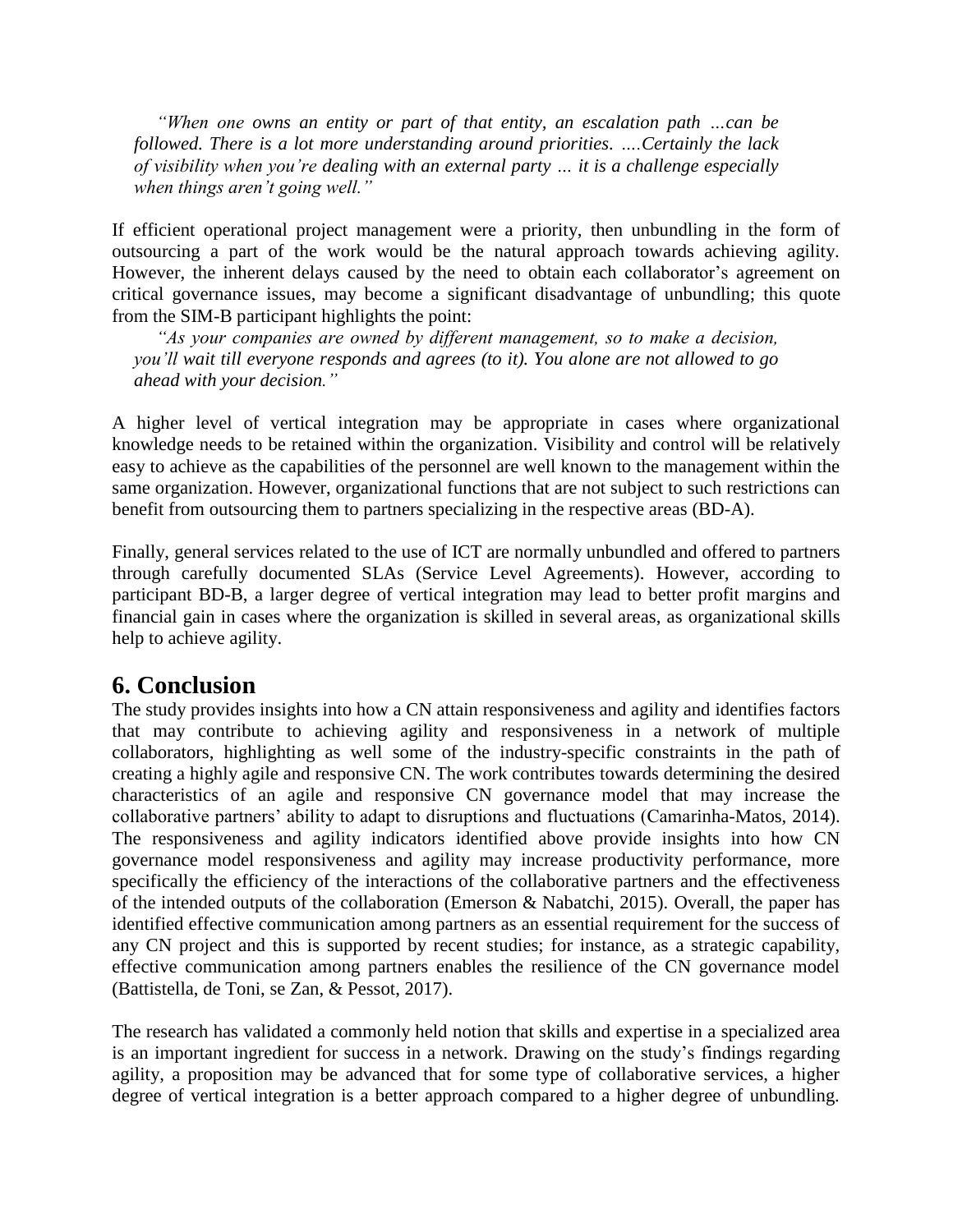The study findings indicate that unbundling is a good approach in the case of collaborative services where a cloud based deployment and delivery approach is the priority, and the set of collaborators is diverse. Further research is needed in order to identify the types of ICT-enabled services that may benefit from a vertical integration as the preferred structure of the CN. It may also be suggested that a CN may benefit from defining and monitoring a quantitative measure of the CN's responsiveness. Further research may identify appropriate responsiveness metrics and how measuring responsiveness may be used to improve CN governance. Finally, the study findings indicate that while a higher level of integration may have both a positive and negative impact on achieving and maintaining CN agility, a participatory, and largely decentralized model of governance, is more effective in achieving an optimal level of responsiveness in a CN than a centralized model. Further research involving a larger set of case studies operating in different contexts may provide new insights into the benefits of a decentralized model for specific collaborative products or services.

The following are some of the limitations of the study: first, not all key collaborators could be interviewed. This limited research participants' input and may have affected the scope of the inferences made, as some crucial collaborators' perspectives may have remained unknown. A similar limitation was the relative lack of publicly available data about some of the collaborating organizations. Finally, the research data were gathered from one geopolitical location. Future research in the directions outlined above may help overcome these limitations.

### *References*

- Albers, S., Wohlgezogen, F., & Zajac, E. J. (2016). Strategic alliance structures: An organization design perspective. *Journal of Management, 42*(3), 582-614.
- <span id="page-10-2"></span>Ali, S., & Green, P. (2012). Effective information technology (IT) governance mechanisms: An IT outsourcing perspective. *Information Systems Frontiers, 14*(2), 179-193.
- <span id="page-10-0"></span>Andriole, S. J. (2015). Who owns IT? *Communications of the ACM, 58*(3), 50-57.
- Battistella, Cinzia, Alberto F. De Toni, Giovanni De Zan, and Elena Pessot. "Cultivating business model agility through focused capabilities: A multiple case study." *Journal of Business Research* 73 (2017): 65-82.
- <span id="page-10-5"></span>Bernardes, E. S., & Hanna, M. D. (2009). A theoretical review of flexibility, agility and responsiveness in the operations management literature: Toward a conceptual definition of customer responsiveness. *International Journal of Operations & Production Management, 29*(1), 30-53.
- <span id="page-10-4"></span>Camarinha-Matos, L. M., & Afsarmanesh, H. (2005). Collaborative networks: A new scientific discipline. *Journal of Intelligent Manufacturing, 16*(4-5), 439-452.
- Camarinha-Matos, L. M. (2014). Collaborative networks: A mechanism for enterprise agility and resilience. In *Enterprise interoperability VI* (pp. 3-11). Springer, Cham.
- <span id="page-10-3"></span>Chong, J. L., & Tan, F. B. (2012). IT governance in collaborative networks: A socio-technical perspective. *Pacific Asia Journal of the Association for Information Systems, 4*(2).
- <span id="page-10-1"></span>Christopher, M. (2000). The agile supply chain: Competing in volatile markets. *Industrial marketing management, 29*(1), 37-44.
- <span id="page-10-6"></span>Corbin, J., & Strauss, A. (2014). *Basics of qualitative research: Techniques and procedures for developing grounded theory*: Sage publications.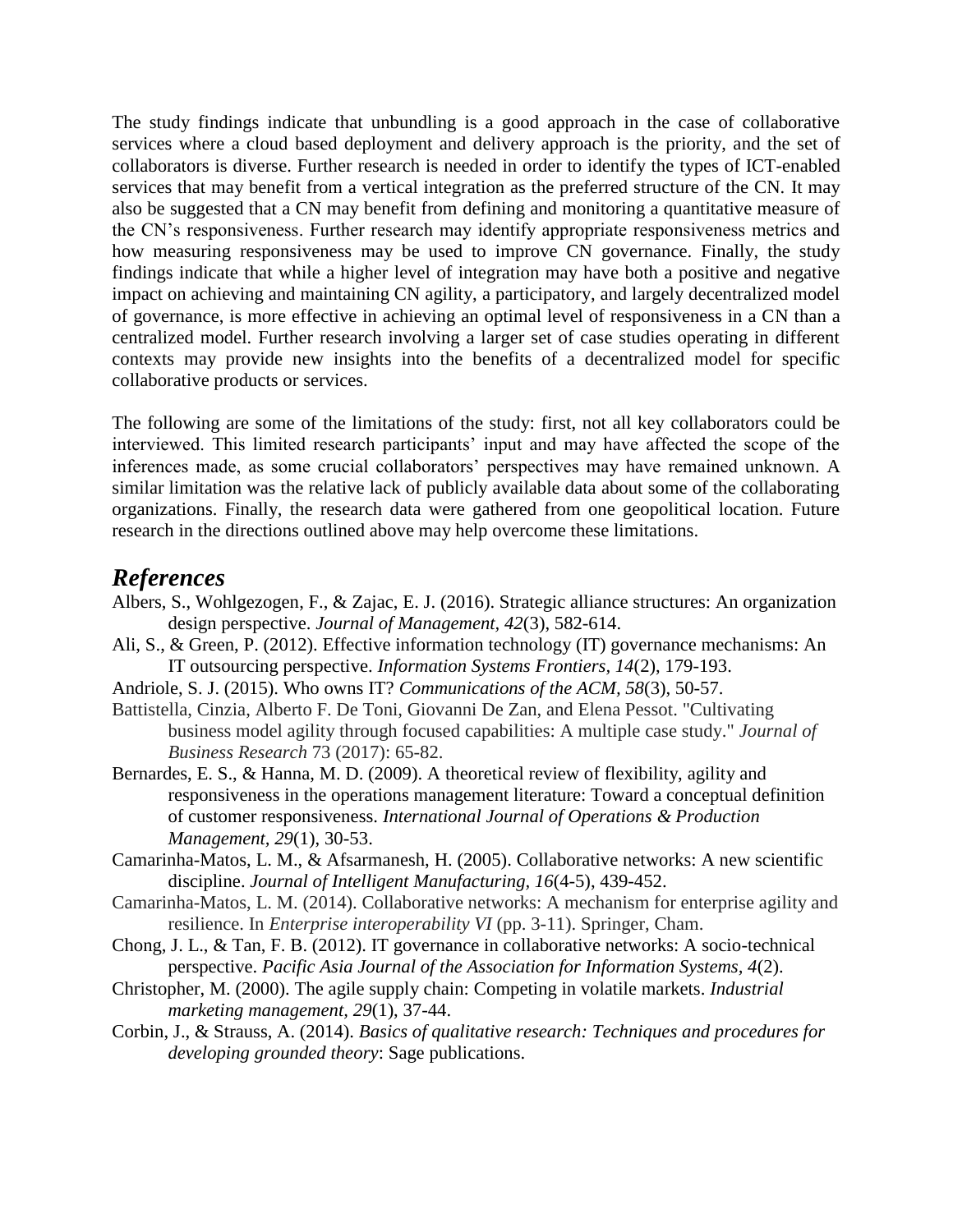- Emerson, K., & Nabatchi, T. (2015). Evaluating the productivity of collaborative governance regimes: A performance matrix. *Public Performance & Management Review*, *38*(4), 717- 747.
- <span id="page-11-9"></span>Fink, L. (2007). Coordination, learning, and innovation: The organizational roles of ecollaboration and their impacts. *International Journal of e-collaboration, 3*(3), 53.
- <span id="page-11-2"></span>Gunasekaran, A., Lai, K.-h., & Cheng, T. E. (2008). Responsive supply chain: A competitive strategy in a networked economy. *Omega, 36*(4), 549-564.
- <span id="page-11-16"></span>Hagel, J., & Singer, M. (1999). Unbundling the corporation, McKinsey Quarterly. *Reprinted from Harvard Business Review*, 147-156.
- <span id="page-11-12"></span>Heinrich, B., Zellner, G., & Leist, S. (2011). Service integrators in business networks—the importance of relationship values. *Electronic Markets, 21*(4), 215-235.
- <span id="page-11-6"></span>Hekkala, R., Urquhart, C., Newman, M., & Heiskanen, A. (2010). *Understanding Governance issues in an Inter-Organizational IS project.* In *Proceedings of the 21st Australasian Conference on Information Systems,* Brisbane, Australia.
- <span id="page-11-3"></span>Holweg, M. (2005). The three dimensions of responsiveness. *International Journal of Operations & Production Management, 25*(7), 603-622.
- <span id="page-11-1"></span>Kamoun, F. (2008). Rethinking the business model with RFID. *Communications of the Association for Information Systems, 22*(1), 35.
- <span id="page-11-13"></span>Klijn, E.-H., Edelenbos, J., & Steijn, B. (2010). Trust in governance networks: Its impacts on outcomes. *Administration & Society, 42*(2), 193-221.
- <span id="page-11-5"></span>Loss, L., & Crave, S. (2011). Agile business Models: An approach to support collaborative networks. *Production Planning & Control, 22*(5-6), 571-580.
- <span id="page-11-8"></span>Loukis, E., Janssen, M., Dawes, S., & Zheng, L. (2016). Evolving ICT and governance in organizational networks-Conceptual and theoretical foundations. *Electronic Markets, 26*(1), 7-14.
- <span id="page-11-0"></span>Lusch, R. F., Vargo, S. L., & Tanniru, M. (2010). Service, value networks and learning. *Journal of the Academy of Marketing Science, 38*(1), 19-31.
- <span id="page-11-4"></span>Reichhart, A., & Holweg, M. (2007). Lean distribution: concepts, contributions, conflicts. *International journal of production research, 45*(16), 3699-3722.
- <span id="page-11-18"></span>Sharma, S., & Gutiérrez, J. A. (2010). An evaluation framework for viable business models for m-commerce in the information technology sector. *Electronic Markets, 20*(1), 33-52.
- <span id="page-11-15"></span>Sherehiy, B., Karwowski, W., & Layer, J. K. (2007). A review of enterprise agility: Concepts, frameworks, and attributes. *International Journal of Iindustrial Ergonomics, 37*(5), 445- 460.
- <span id="page-11-17"></span>Stake, R. E. (2013). *Multiple case study analysis*.
- <span id="page-11-7"></span>Teo, W. L., Manaf, A. A., & Choong, P. L. F. (2013). Practitioner Factors in Information Technology Governance. *Journal of Administrative Sciences and Technology, 2013*, 1.
- <span id="page-11-10"></span>Tsui, E., Chi, L., & Holsapple, C. W. (2005). Understanding computer-mediated interorganizational collaboration: A model and framework. , 9(1), 53-75. *Journal of Knowledge Management, 9*(9), 53-75.
- <span id="page-11-11"></span>Webb, P., Pollard, C., & Ridley, G. (2006). Attempting to define IT governance: wisdom or folly? In Proceedings of the 39th Annual Hawaii International Conference on System Sciences.
- <span id="page-11-14"></span>Wei, Y. S., Samiee, S., & Lee, R. P. (2014). The influence of organic organizational cultures, market responsiveness, and product strategy on firm performance in an emerging market. *Journal of the Academy of Marketing Science, 42*(1), 49-70.